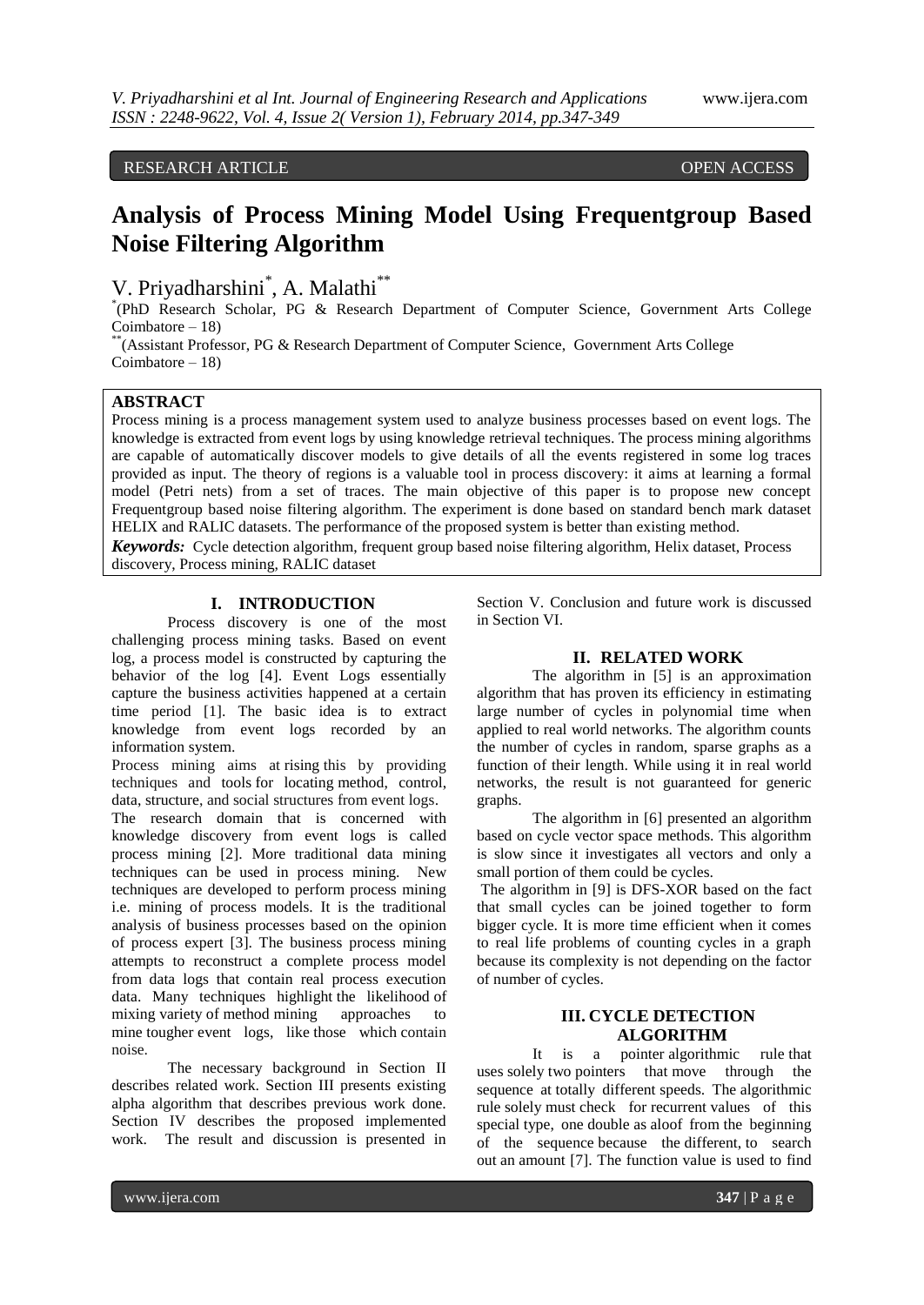a cycle in a sequence of iterations. Cycles are available in a graph and in much real life application; it is required to know the existence of cycles in a graph [8]. The algorithm is developed in the context of network design problem but useful in any graph application where existence is to be finding out.

## **IV. FREQUENT GROUP BASED NOISE FILTERING**

It finds all Frequentgroup patterns for a given minimum support and minimum confidence and remove the objects that are not a part of any Frequentgroup pattern [10]. The set of Frequentgroup patterns for any data set depends upon the value of minimum support and minimum confidence. Wherever possible, we fix the minimum support to be zero and employ the minimum confidence to control the number of objects that are designated as noise [12].

However, in some data sets setting the support threshold to zero leads to an explosion in the number of hypergroup patterns. For this reason, a low support threshold that is high enough to reduce the number of Frequentgroup patterns to a manageable level is used.

The proposed system automatically decides correct initial weight, noise filtering, feature selection properties [11]. The proposed system is more efficient than the existing system.

#### **4.1 Datasets**

Helix and RALIC datasets is a compilation of release histories of a number of non-trivial Java Open Source Software System. It contains class files for each release of the system along with meta-data. A metric history is derived from extraction of releases and this data is directly used in research works.

#### **4.2 Results and discussion**

In this work helix and RALIC dataset are used for the experiment. We are comparing the three methods such as existing and proposed works [13]. The existing region based folding and proposed unsupervised noise filtering and Frequentgroup based noise filtering as shown in Fig. 1. The fitness value of existing system is low compared to the proposed approach. By using proposed unsupervised noise filtering and Frequentgroup based noise filtering methods, we obtain the high fitness value. So we can get the better performance comparatively [14].

By doing the experiment based on fitness value calculation and fraction of unconnected transitions  $(T_u)$ . In Fig.1 experiment based on fraction of unconnected transitions  $(T_u)$ , we calculate the  $T_u$ corresponding to existing and proposed approaches. The  $T_u$  is decreased for the proposed methods

unsupervised noise filtering and Frequentgroup based noise filtering methods.

This will also increase the performance of the proposed system compared to existing system. Finally we can conclude as the proposed unsupervised noise filtering and Frequentgroup based noise filtering methods has more effective than the existing system.

## **V. CONCLUSION AND FUTURE WORK**

The datasets were used with three different region based algorithms for unconnected transitions and the result is shown. In future, we will look for improvements of the existing process discovery and visualization techniques that allow for the construction of comprehensible models based on realistic characteristics of an event logs.



Fig 1. *Fraction of unconnected Transitions using datasets*

#### **REFERENCES**

- [1] Josep Carmona et al, New region-based algorithms for deriving bounded petri nets, *IEEE Transactions on Computers, Vol. 59, No.3, March* 2010.
- [2] Jochen De Weerdt et al, Active trace clustering for improved process discovery, *IEEE Transactions on Knowledge and Data Engineering, Vol. 25, No. 12, Dec* 2013
- *[3]* Zhiang Wu et al, A novel noise filter based on interesting pattern mining for bag-offeatures images, *Expert systems with applications 2013.*
- [4] Filip Caron, Jan Vanthienen and Bart Baesens, A comprehensive framework for the application of process mining in risk management and compliance checking, Faculty of Business and Economics.